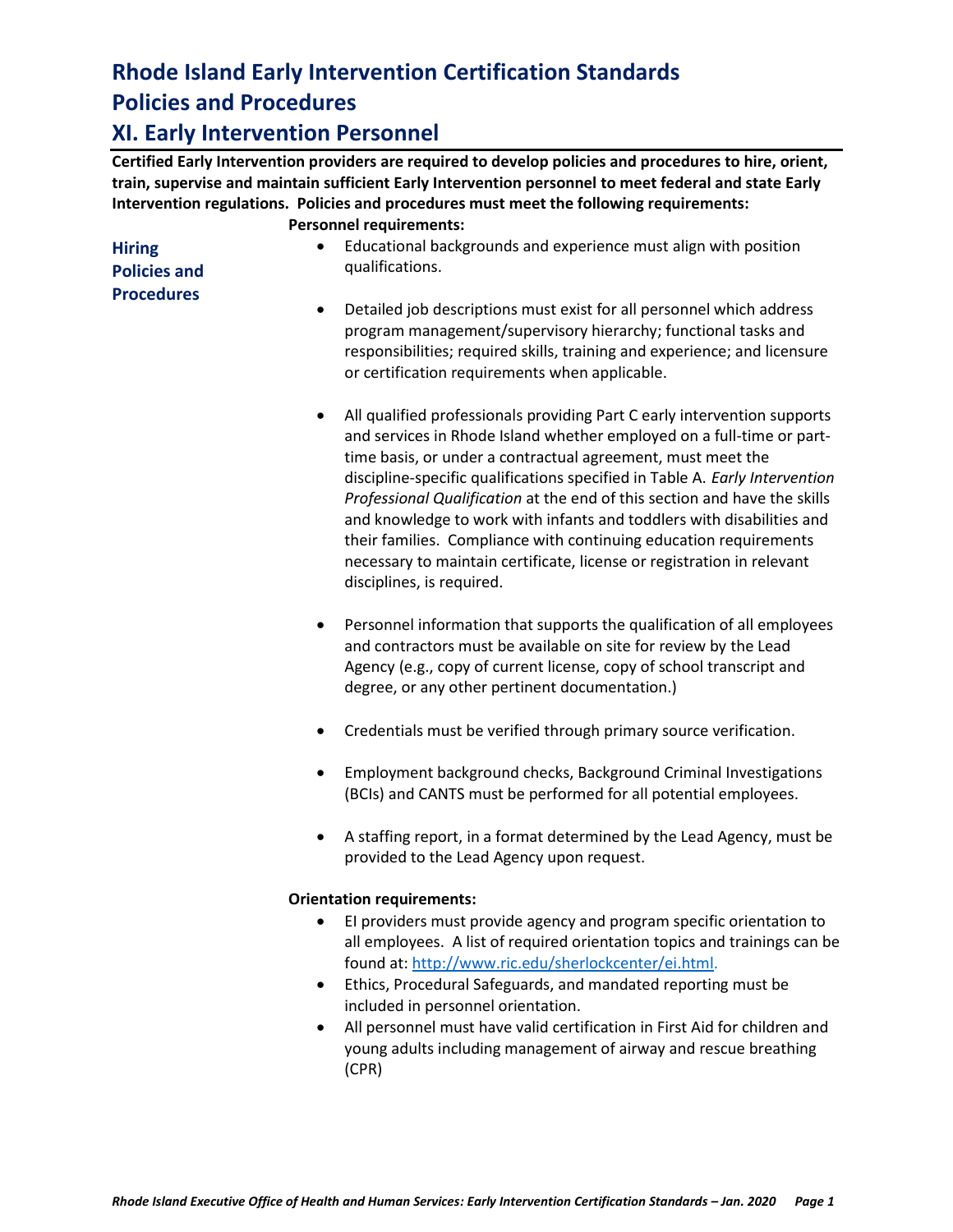## **Rhode Island Early Intervention Certification Standards Policies and Procedures**

### **XI. Early Intervention Personnel**

| <b>Staff</b>                                                        | <b>Staff Training Requirements:</b>                                                                                                                                                                                                                                                                                                                                                                                                                                                                                                                                |
|---------------------------------------------------------------------|--------------------------------------------------------------------------------------------------------------------------------------------------------------------------------------------------------------------------------------------------------------------------------------------------------------------------------------------------------------------------------------------------------------------------------------------------------------------------------------------------------------------------------------------------------------------|
| <b>Training</b><br><b>Policies and</b><br><b>Procedures</b>         | The Lead Agency, in collaboration with its partners, provides a<br>$\bullet$<br>comprehensive system of personnel development to assure qualified<br>EI staff throughout the EI system. EI providers assure participation of<br>their staff at appropriate education and training events aligned with<br>the Rhode Island Early Intervention Competencies. The Rhode Island<br>Early Intervention Competencies can be found here:<br>http://www.ric.edu/sherlockcenter/ei.html                                                                                     |
|                                                                     | The Lead Agency reserves the right to require EI providers to<br>$\bullet$<br>participate in statewide training events or professional development.                                                                                                                                                                                                                                                                                                                                                                                                                |
|                                                                     | Completion of Introduction to EI course within six months of date of<br>$\bullet$<br>hire is required for all staff providing early intervention supports and<br>services. Contracted staff may be offered an alternative method to<br>the Introduction to EI course by the EI provider approved by the Lead<br>Agency.                                                                                                                                                                                                                                            |
|                                                                     | All staff must have an annual professional development plan tied to<br>$\bullet$<br>the Rhode Island Early Intervention Competencies. Supervisors must<br>have an annual professional development plan tied to the Rhode Island<br>Early Intervention Supervisor Competencies. These plans shall be made<br>available to the Lead Agency upon request.                                                                                                                                                                                                             |
|                                                                     | Personnel files shall contain documentation of all completed agency<br>$\bullet$<br>orientation and trainings and Intro to Early Intervention.                                                                                                                                                                                                                                                                                                                                                                                                                     |
|                                                                     | The organization must provide a clear supervisory structure that<br>$\bullet$<br>includes at least one supervisor identified per site.                                                                                                                                                                                                                                                                                                                                                                                                                             |
|                                                                     | El supervisors must provide supervision in alignment with the Rhode<br>$\bullet$<br>Island Early Intervention Supervisor Competencies.                                                                                                                                                                                                                                                                                                                                                                                                                             |
| <b>Using Contracted</b><br><b>Qualified</b><br><b>Professionals</b> | Certified Early Intervention providers may utilize qualified professionals not<br>employed by their program in order to meet the needs of children and their<br>families.<br>RI Early Intervention Programs utilize contracted qualified providers through 2<br>methods:<br>Certified EI programs may utilize other certified EI programs. These<br>$\bullet$<br>providers bill insurance directly for the provision of services utilizing<br>the shared billing arrangement in the Rhode Island Early Intervention<br>Care Coordination System (Welligent).<br>OR |
|                                                                     | Certified EI programs may have a contract with a qualified professional<br>$\bullet$<br>or agency. The EI program in which the child is enrolled is responsible                                                                                                                                                                                                                                                                                                                                                                                                    |

for data entry and the claims process.